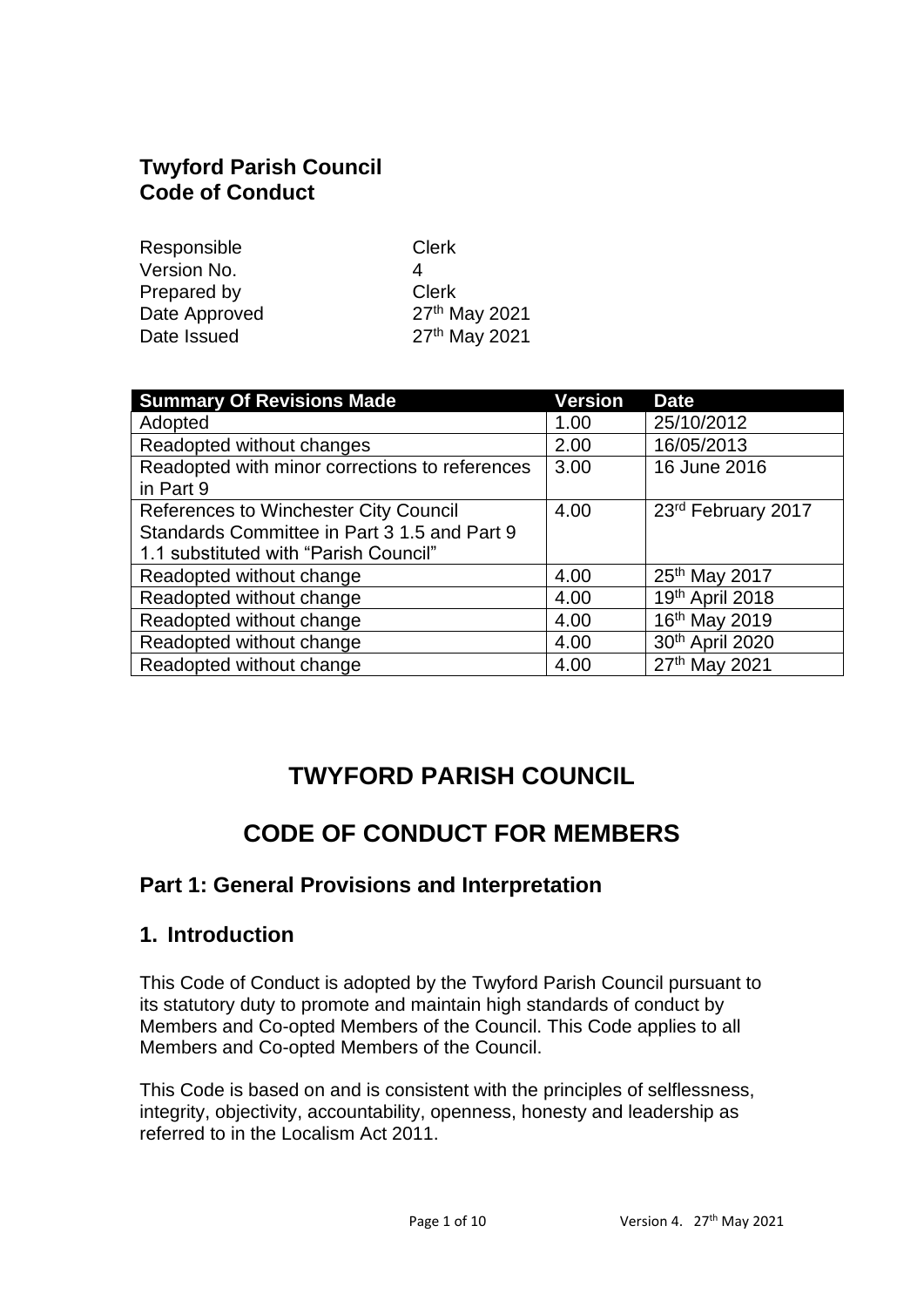In the interests of transparency and openness, and in accordance with the requirements of the Localism Act 2011, a copy of the Register of Members' Interests is published on the Winchester City Council's website, and on the Parish Council's website through a link to the City Council website. It is also available for public inspection at the City Council's offices at all reasonable hours or through arrangement with the Clerk.

## **2. Scope**

This Code applies to all Members and Co-opted Members of the Council when acting in their official capacity, or when giving the impression that they are acting as a representative of the Council. References in this Code to "Member" shall also be interpreted to include co-opted Member.

Where a Member is a member of more than one local authority, but acting on behalf of the Council, such Member is, for the avoidance of doubt, bound by this Code of Conduct.

## **3. General obligations of Members and Co-opted Members**

As a Member of the Twyford Parish Council, your conduct will address the principles of the Code of Conduct by:

- 3.1 Representing the needs of residents, and putting their interests first.
- 3.2 Dealing with representations or enquiries from residents, members of communities within the administrative area of the Town/Parish Council and visitors fairly, appropriately and impartially.
- 3.3 Not allowing other pressures, including the financial interests of yourself or others connected to you, to deter you from pursuing constituents' casework, the interests of the Council's area, or the good governance of the Council in a proper manner.
- 3.4 Exercising independent judgement and not compromising your position by placing yourself under obligations to outside individuals or organisations who might seek to influence the way you perform your duties.
- 3.5 Listening to the interests of all parties, including relevant advice from statutory and other professional officers of the Council, taking all relevant information into consideration, remaining objective and making decisions on merit.
- 3.6 Being accountable for your decisions and co-operating when scrutinised internally and externally.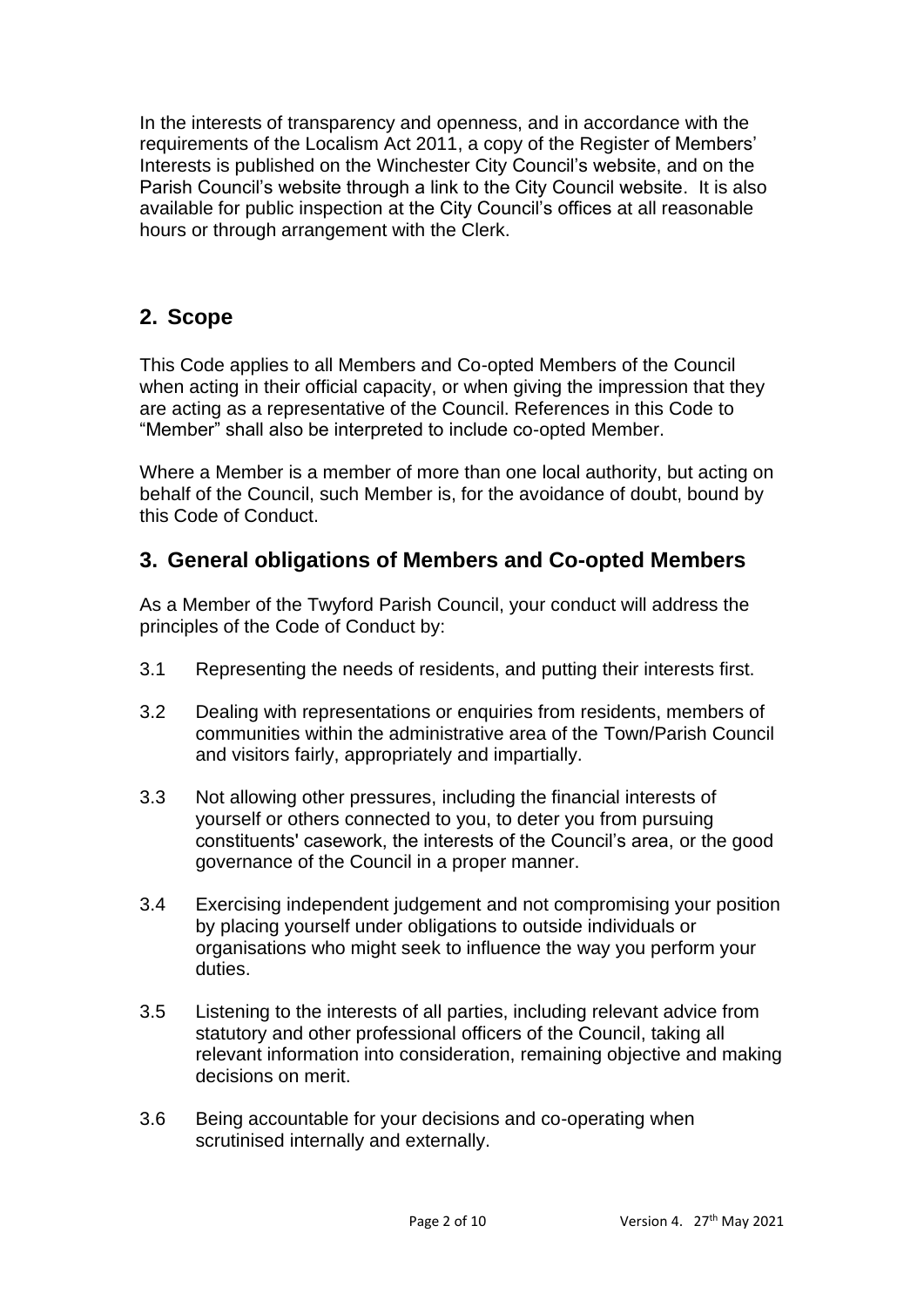- 3.7 Contributing to making the Council's decision-making processes as open and transparent as possible.
- 3.8 Restricting access to information when the wider public interest, the Council's Constitution (or Standing Orders), or the law requires it.
- 3.9 Behaving in accordance with all the Council's legal obligations, alongside any requirements contained in the Council's policies, protocols and procedures relating to conduct.
- 3.10 Ensuring that when using or authorising the use by others of the resources of the Council that such resources are not used improperly for political purposes.
- 3.11 Having regard to any applicable Local Authority Code of Publicity made under the Local Government Act 1986 or otherwise.
- 3.12 Not knowingly doing anything which might cause the Council to breach any legislation.
- 3.13 Valuing your colleagues and Officers of the Council and engaging with them in an appropriate manner.
- 3.14 Always treating all people and organisations with respect and propriety.
- 3.15 Providing leadership through behaving in accordance with these principles.

## **Part 2: Disclosable Pecuniary Interests**

## **1. Introduction**

A disclosable pecuniary interest is an interest falling within the Schedule set out at Paragraph 3 below of:

- 1.1 Yourself; or
- 1.2 Your spouse or civil partner, or someone you are living with as if you were husband and wife or civil partners, where you are aware that that other person has the interest.

## **2. Interpretation**

In the Schedule set out at Paragraph 3 below, the following words or expressions mean as follows: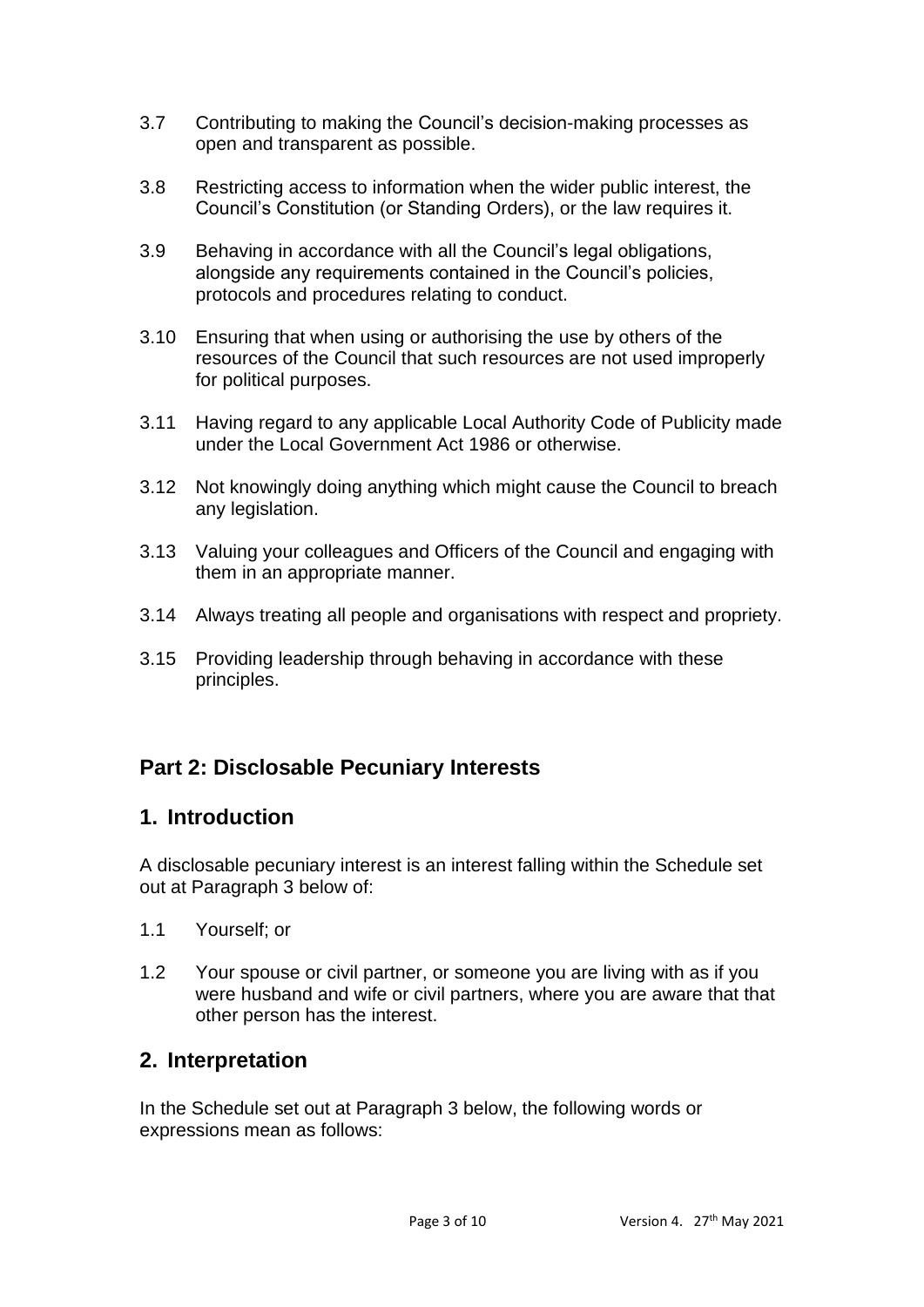- 2.1 'the Act' means the Localism Act 2011;
- 2.2 'body in which the relevant person has a beneficial interest' means a firm in which the relevant person is a partner or a body corporate of which the relevant person is a director, or in the securities of which the relevant person has a beneficial interest;
- 2.3 'director' includes a member of the committee of management of an industrial and provident society;
- 2.4 'land' excludes an easement, servitude, interest or right in or over land which does not carry with it a right for the relevant person (alone or jointly with another) to occupy the land or to receive income;
- 2.5 'M' means a member of a relevant authority;
- 2.6 'member' includes a co-opted member;
- 2.7 'relevant authority' means the Town/Parish Council of which M is a member;
- 2.8 'relevant period' means the period of 12 months ending with the day on which M gives a notification of a disclosable pecuniary interest for the purposes of Section 30(1) or Section 31(7), as the case may be, of the Act;
- 2.9 'securities' means shares, debentures, debenture stock, loan stock, bonds, units of a collective investment scheme within the meaning of the Financial Services and Markets Act 2000 and other securities of any description, other than money deposited with a building society.

## **3. Schedule of Disclosable Pecuniary Interests**

| <b>Subject</b>                                      | <b>Prescribed description</b>                                                                                                                                                                                                                                                                                                                                                                                                                                   |
|-----------------------------------------------------|-----------------------------------------------------------------------------------------------------------------------------------------------------------------------------------------------------------------------------------------------------------------------------------------------------------------------------------------------------------------------------------------------------------------------------------------------------------------|
| Employment, office, trade profession<br>or vocation | Any employment, office, trade,<br>profession or vocation carried on for<br>profit or gain.                                                                                                                                                                                                                                                                                                                                                                      |
| Sponsorship                                         | Any payment or provision of any other<br>financial benefit (other than from the<br>relevant authority) made or provided<br>within the relevant period in respect of<br>any expenses incurred by M in<br>carrying out duties as a member, or<br>towards the election expenses of M.<br>This includes any payment or<br>financial benefit from a trade union<br>within the meaning of the Trade<br><b>Union and Labour Relations</b><br>(Consolidation) Act 1992. |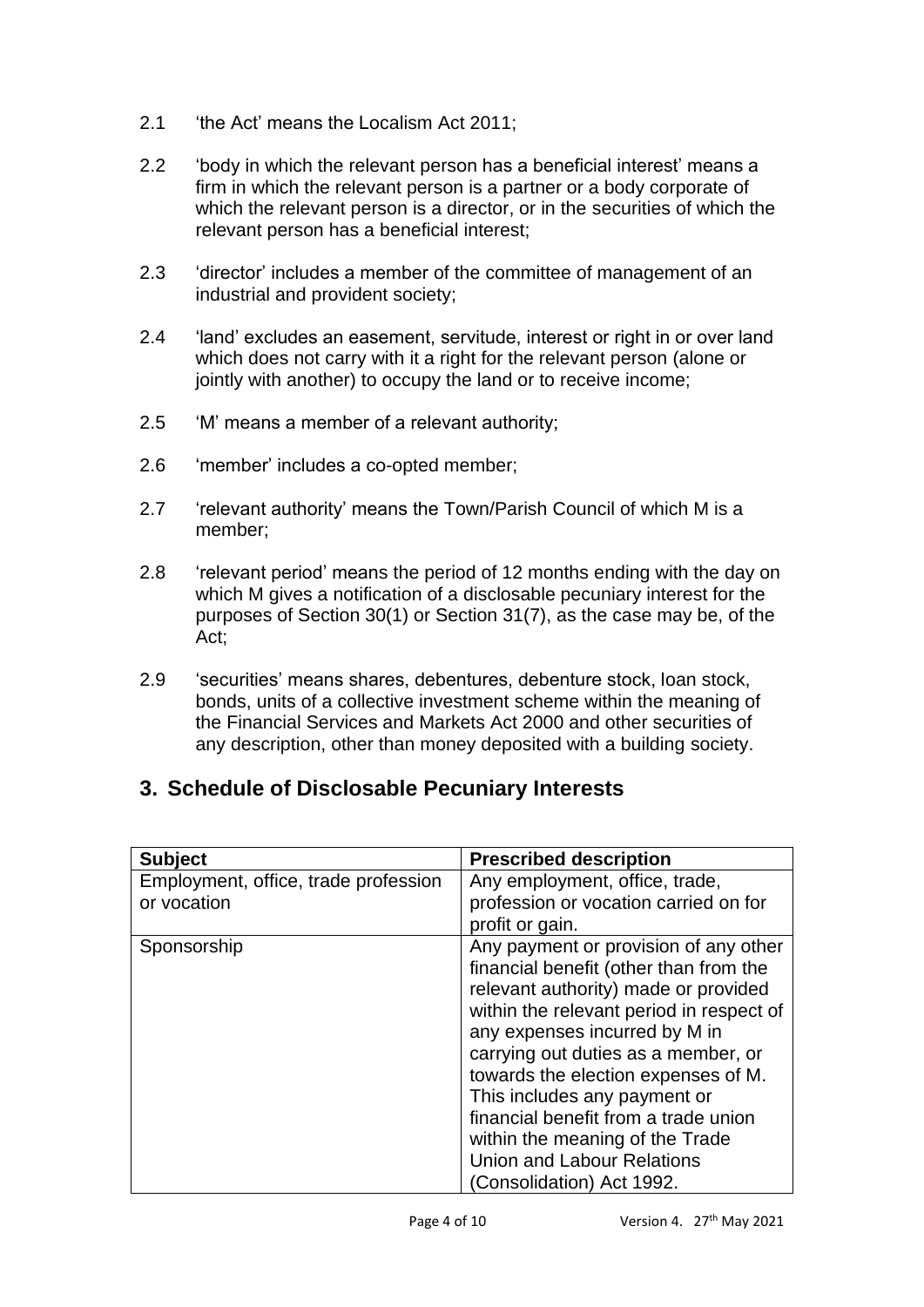| Contracts           | Any contract which is made between<br>the relevant person (or a body in<br>which the relevant person has a<br>beneficial interest) and the relevant<br>authority:<br>(a) under which goods or services are<br>to be provided or works are to be<br>executed; and<br>(b) which has not been fully<br>discharged.                                                                                                                                                                                                                                                                                                         |
|---------------------|-------------------------------------------------------------------------------------------------------------------------------------------------------------------------------------------------------------------------------------------------------------------------------------------------------------------------------------------------------------------------------------------------------------------------------------------------------------------------------------------------------------------------------------------------------------------------------------------------------------------------|
| Land                | Any beneficial interest in land which is<br>within the area of the relevant<br>authority.                                                                                                                                                                                                                                                                                                                                                                                                                                                                                                                               |
| Licences            | Any licence (along or jointly with<br>others) to occupy land in the area of<br>the relevant authority for a month or<br>longer.                                                                                                                                                                                                                                                                                                                                                                                                                                                                                         |
| Corporate tenancies | Any tenancy where (to M's<br>knowledge):<br>(a) the landlord is the relevant<br>authority; and<br>(b) the tenant is a body in which the<br>relevant person has a beneficial<br>interest.                                                                                                                                                                                                                                                                                                                                                                                                                                |
| <b>Securities</b>   | Any beneficial interest in securities of<br>a body where:<br>(a) that body (to M's knowledge) has<br>a place of business or land in the<br>area of the relevant authority; and<br>(b) either:<br>(i) the total nominal value of the<br>securities exceeds £25,000 or one<br>hundredth of the total issued share<br>capital of that body; or<br>(ii) if the share capital of that body is<br>of more than one class, the total<br>nominal value of the shares of any<br>one class in which the relevant<br>person has a beneficial interest<br>exceeds one hundredth of the total<br>issued share capital of that class. |

## **Part 3: Registration and Disclosure of Disclosable Pecuniary Interests**

## **1. Obligations**

1.1 You must, within 28 days of taking office as a Member or Co-opted Member of the Council, notify the Winchester City Council Monitoring Officer (through the Clerk) of any disclosable pecuniary interests as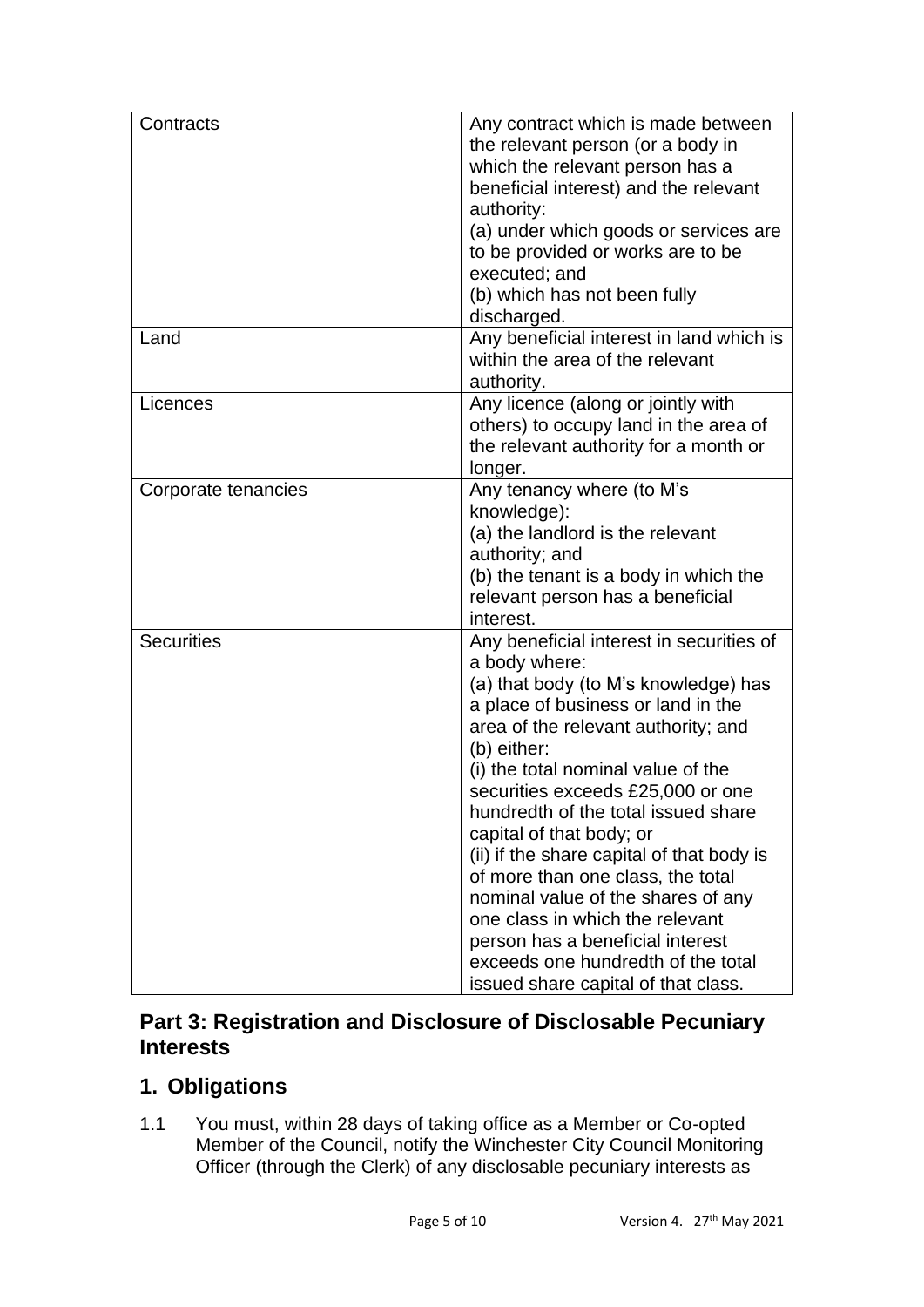defined by regulations made by the Secretary of State (as set out at Part 2 of this Code), where the pecuniary interest is yours, your spouse's or civil partner's, or is the pecuniary interest of somebody with whom you are living with as a husband or wife, or as if you were civil partners.

- 1.2 You must also, within 28 days of becoming aware of any new disclosable pecuniary interest, or change thereto, notify the Winchester City Council Monitoring Officer (through the Clerk) of such new or changed interest.
- 1.3 If you have a disclosable pecuniary interest included on the Register of Members' Interests, you must disclose this interest at any meeting of the Council, its Committees (including joint committees and subcommittees) at which you are present. Such interest should be disclosed at the commencement of consideration of the business or when the interest becomes apparent.
- 1.4 If a disclosable pecuniary interest has not been entered onto the Council's Register of Interests, then you must also disclose the interest to any meeting of the Council, its Committees (including joint committees and sub-committees) at which you are present where you have such an interest in any matter being considered. Such interest should be disclosed at the commencement of consideration of the business or when the interest becomes apparent. Following disclosure of a disclosable pecuniary interest not on the Council's Register or the subject of pending notification, you must notify the Winchester City Council Monitoring Officer (through the Clerk) of such interest within 28 days, beginning with the date of disclosure.
- 1.5 Unless a dispensation has been granted by the Parish Council, you may not participate in any discussion of, vote on, or discharge any function related to any matter in which you have a disclosable pecuniary interest. You must as soon as it becomes apparent that you have such an interest withdraw from the room where the meeting considering the business is being held, and must not seek improperly to influence a decision about that business.

## **Part 4: Registration of Gifts and Hospitality**

1. You must, within 28 days of receipt, notify the Winchester City Council Monitoring Officer (through the Clerk) of any gift or hospitality you receive, if such gift or hospitality has an estimated value of at least £50.

## **Part 5: Non Pecuniary Interests – Personal and Prejudicial Interests**

1. Without prejudice to requirements contained at Part 3 of this Code in respect of the registration and disclosure of pecuniary interests, this Code requires that other non-pecuniary interests may still need to be declared and may affect participation in the business of the Council.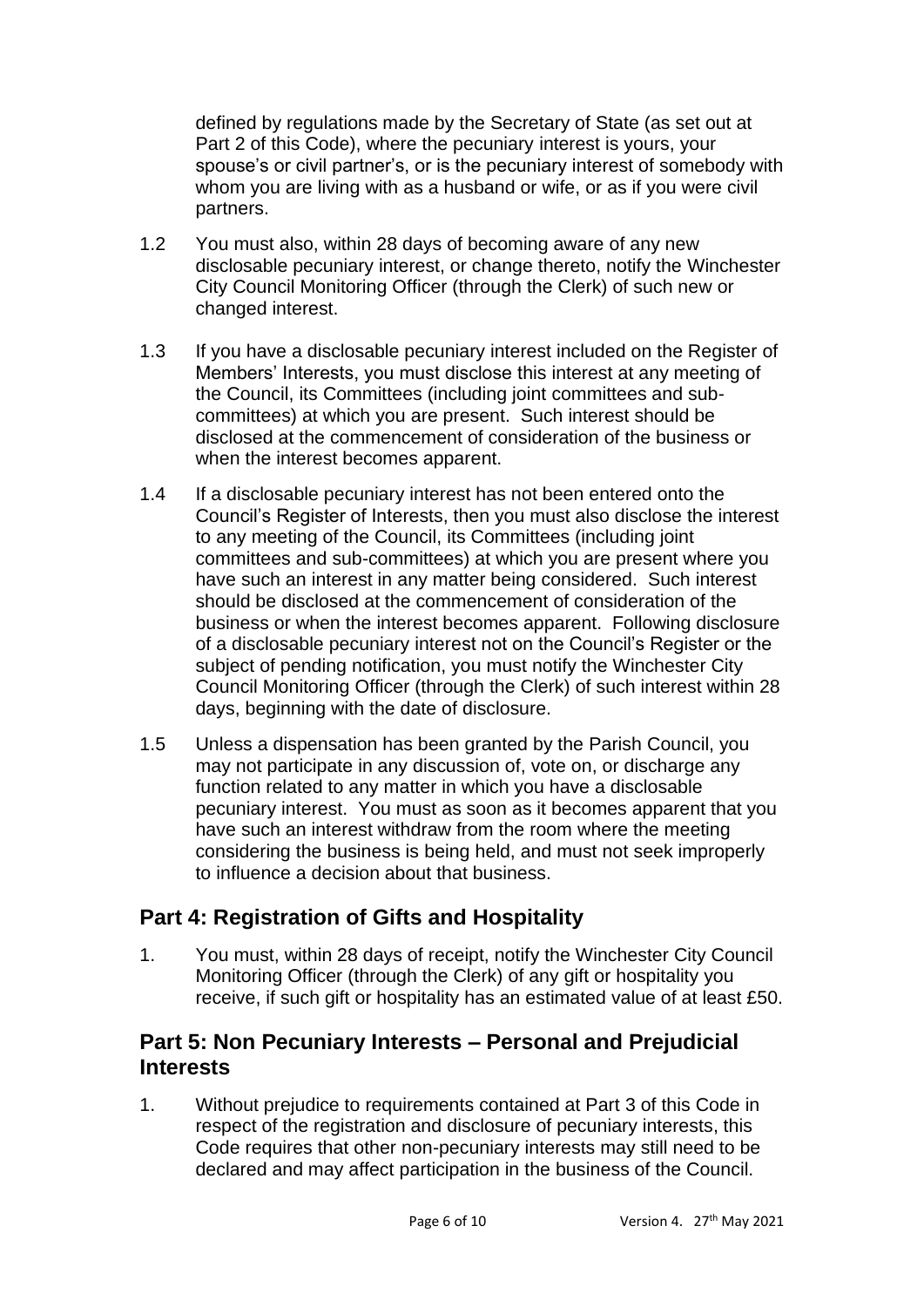- 2. A declaration needs to be made in respect of personal interests for reasons of openness and transparency.
- 3. If that personal interest is also a prejudicial interest then there may be a conflict of interest which prevents the Member from participating in the decision.
- 4. For the avoidance of doubt, the statutory requirements in respect of disclosable pecuniary interests, take precedence and apply in place of the Council's additional requirements in the Code for personal and prejudicial interests.

## **Part 6: Personal interests**

- 1. You have a personal interest in the business of the Council when it relates to or is likely to affect:
- 1.1 any body of which you are a member or in a position of general control or management, and to which you are appointed or nominated by the Council.
- 1.2 any body
	- (a) exercising functions of a public nature;
	- (b) directed to charitable purposes; or
	- (c) one of whose principal purposes includes the influence of public opinion or policy (including any political party or trade union);

of which you are a member or in a position of general control or management

- 1.3 any employment or business carried on by you other than for profit or gain;
- 1.4 any person or body who employs you, or who has appointed you, other than for profit or gain;
- 1.5 the interests of any person from whom you have received a gift or hospitality with an estimated value of at least £50 in the last three years:
- 2. You also have a personal interest in the business of the Council when a decision in relation to that business might reasonably be regarded as affecting your well-being or financial position, or the well-being or financial position of a relevant person (as defined at paragraph 3) below, to a greater extent than the majority of other council tax payers, ratepayers or inhabitants of the electoral ward within the administrative area of the Council affected by the decision;
- 3. In Paragraph 2, a "relevant person" is: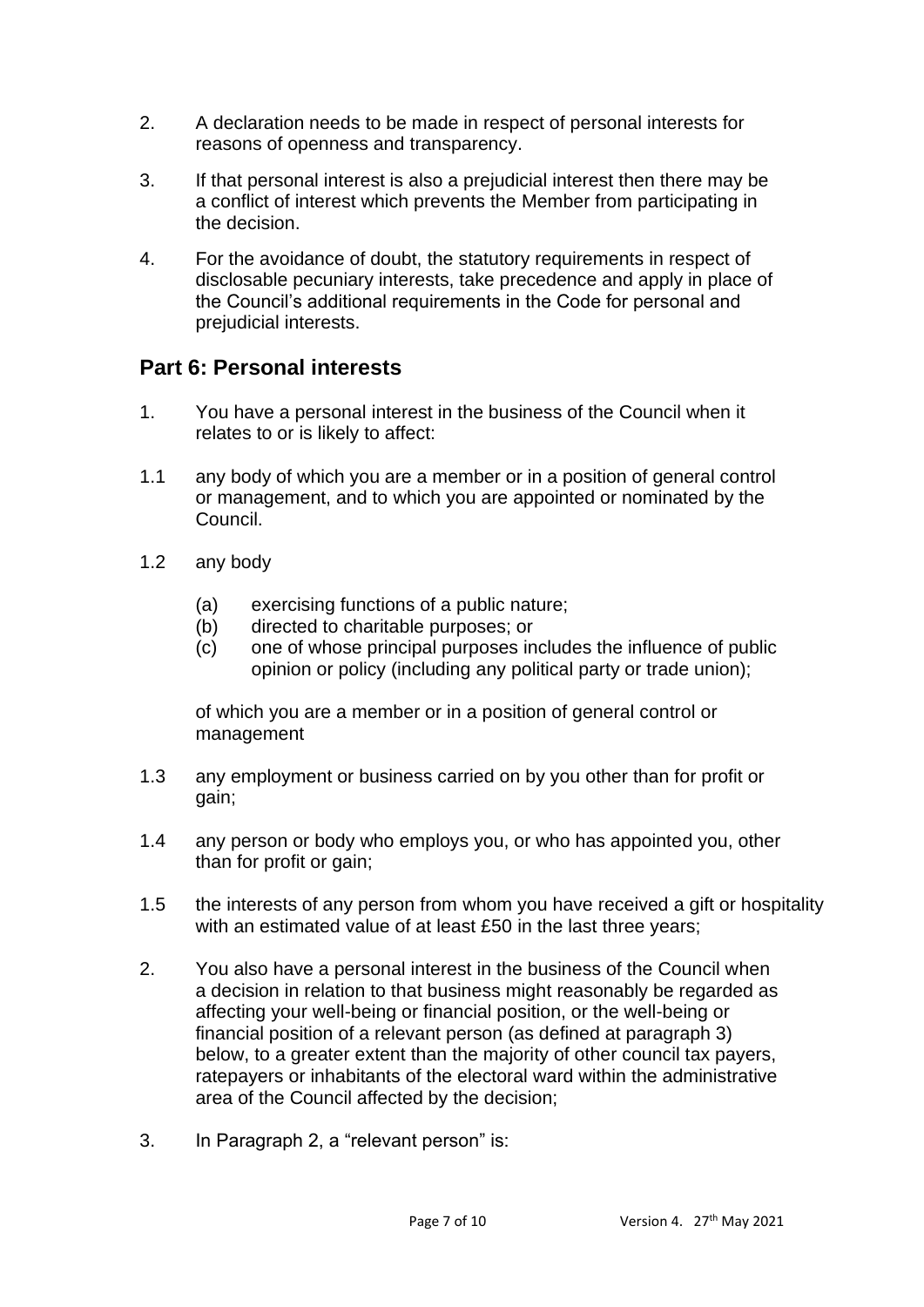- 3.1 your spouse or civil partner, or someone you are living with as if you were husband and wife or civil partners, where you are aware that that other person has the interest; or
- 3.2 another member of your family, or any person with whom you have a close association, where you are aware that that other person has the interest; or
- 3.3 any person or body who employs or has appointed such persons, any firm in which they are a partner, or any company of which they are directors; or
- 3.4 any person or body in whom to the Member's knowledge such persons have a beneficial interest in a class of securities exceeding the nominal value of £25,000: or
- 3.5 any body of a type described in paragraph 1.1 or 1.2 above.

## **Part 7: Disclosure of Personal Interests**

- 1.1 Subject to paragraphs 1.2 and 1.3 below, where you have a personal interest in any business of the Council you must disclose this interest at any meeting of the Council, its Committees (including joint committees and sub-committees) at which you are present. Such interest should be disclosed at the commencement of consideration of the business or when the interest becomes apparent.
- 1.2 Where you have a personal interest in any business of the Council which relates to or is likely to affect a person described in Part 6 paragraphs 1.1 or 1.2 (a) above, you need only disclose to the meeting the existence and nature of that interest when you address the meeting on that business.
- 1.3 The requirement to declare a personal interest only applies where you are aware or ought reasonably to be aware of the existence of the personal interest.

### **Part 8: Prejudicial Interests**

#### **1. Definition of Prejudicial Interest**.

Subject to paragraph 2 below, where you have a personal interest in any business of the Council, you also have a prejudicial interest in that business when the interest is one which a member of the public with knowledge of the relevant facts would reasonably regard as so significant that it is likely to prejudice your judgement of the public interest.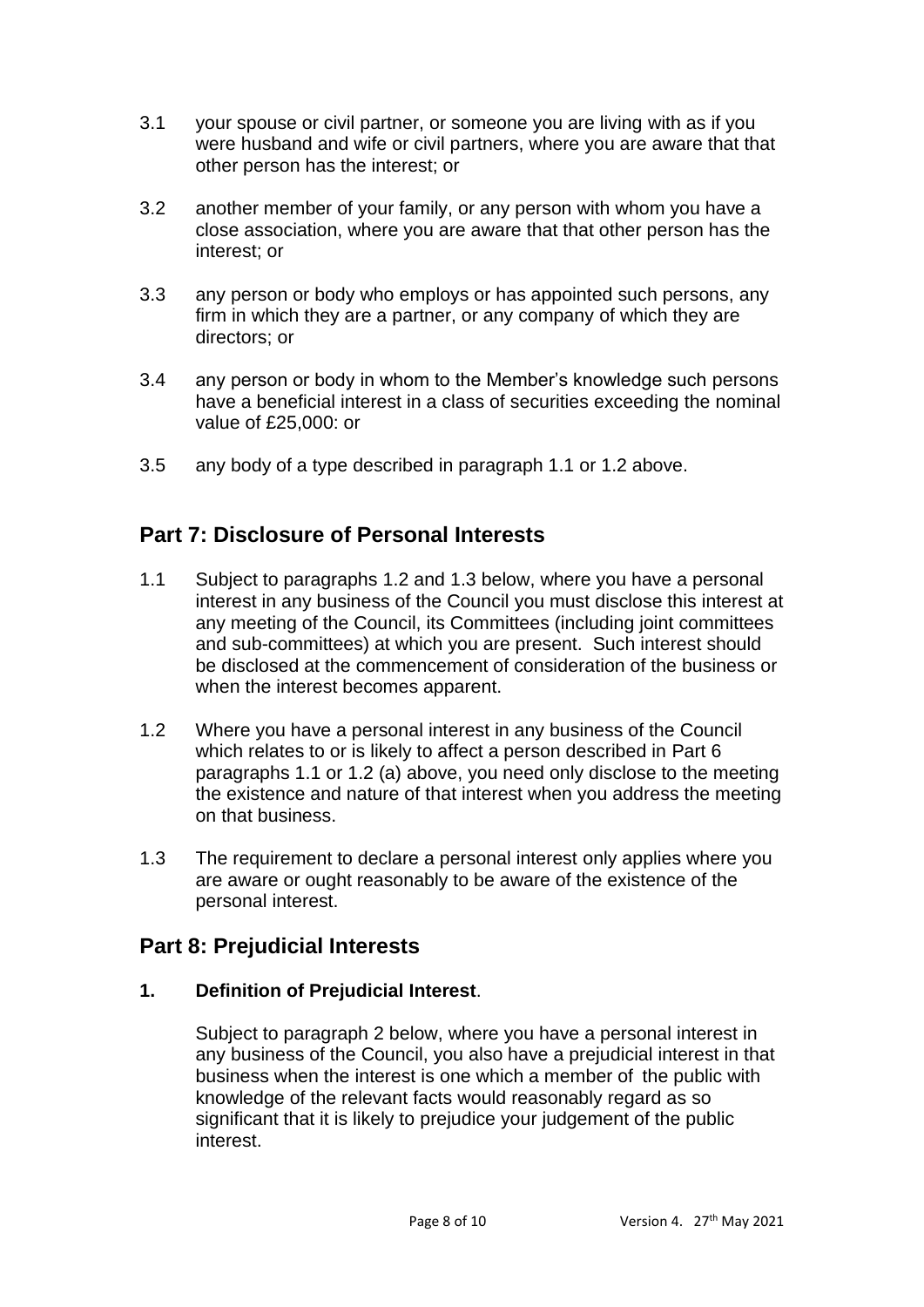#### **2. Limitation on extent of prejudicial interests**

- 2.1 You do not have a prejudicial interest in any business of the Council where that business does not affect your financial position, or the financial position of a body or relevant person as described in Part 6 of this Code; or
- 2.2 does not relate to the determining of any approval, consent, licence, permission or registration in relation to you or a body or relevant person as described in Part 6 of this Code; or
- 2.3 relates to the functions of the Council in respect of
	- (a) an allowance, payment or indemnity given to members;
	- (b) any ceremonial honour given to Members; and
	- (c) setting council tax or a precept under the Local Government Finance Act 1992.

### **Part 9: Effect of Prejudicial Interests on Participation**

- 1.1 Unless a dispensation has been granted by the Parish Council, you may not participate in any discussion of, vote on, or discharge any function related to any matter in which you have a prejudicial interest (as set out at Part 7 of this Code), and must as soon as it becomes apparent that you have such an interest (save for in circumstances set out at paragraph 1.2 below) withdraw from the room where the meeting considering the business is being held, and must not seek improperly to influence a decision about that business.
- 1.2 Without prejudice to paragraph 1.1 above, where you have a prejudicial interest in any business of the Council you may, not withstanding such prejudicial interest, attend such meeting for the purpose of making representations, answering questions or giving evidence relating to such business, provided members of the public are also allowed to attend the meeting for the same purpose, whether under a statutory right or otherwise.
- 1.3 For the avoidance of doubt the procedure in paragraph 1.2 above cannot be used by the member where the interest comes within the statutory definition of a disclosable pecuniary interest.
- 1.4 In any case where paragraph 1.2 above applies, you must withdraw from the room immediately after making representations, answering questions, or giving evidence.

### **Part 10: Sensitive Information**